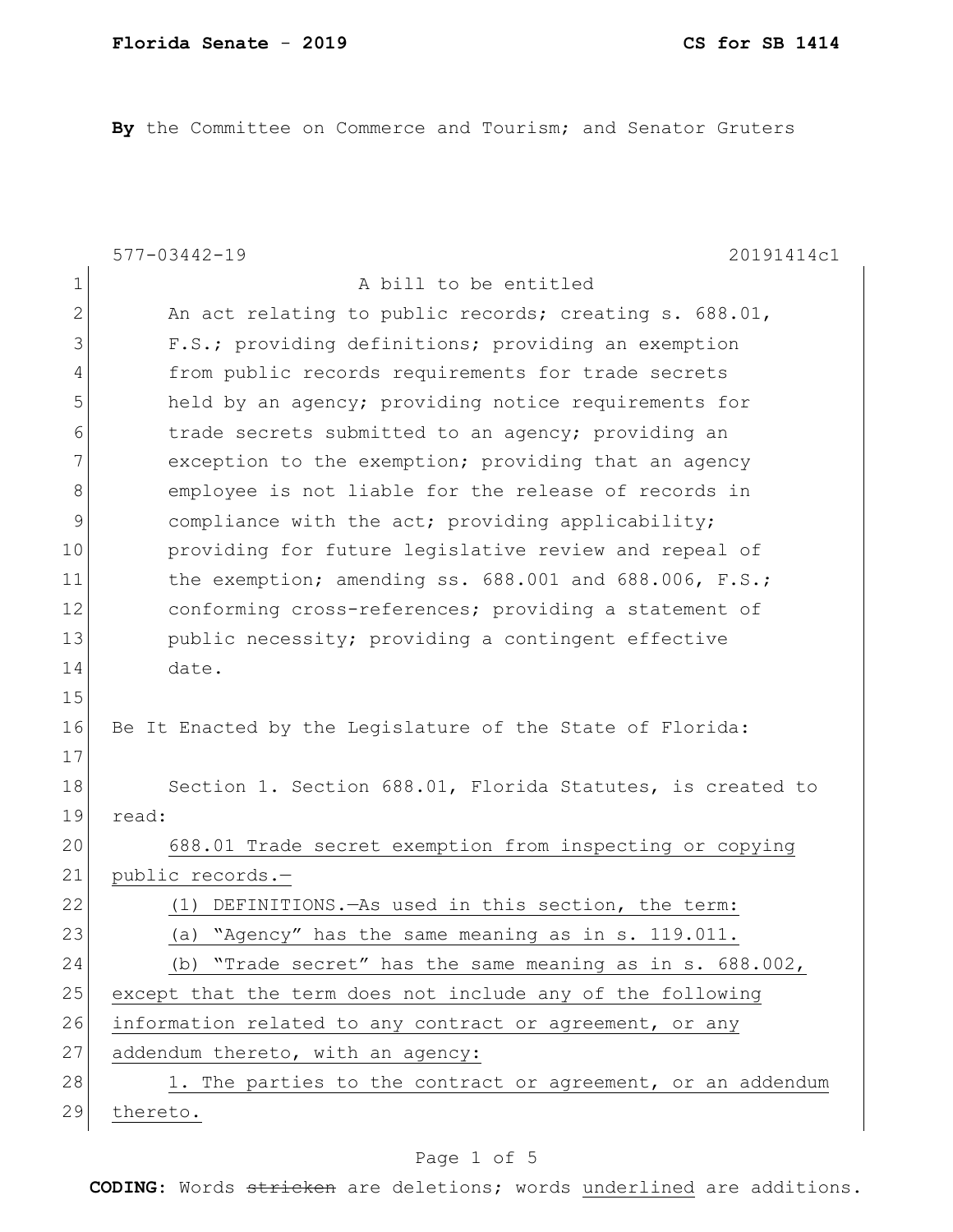577-03442-19 20191414c1 30 2. The amount of money paid, any payment structure or plan, 31 expenditures, incentives, bonuses, fees, or penalties. 32 3. The nature or type of commodities or services purchased. 33 4. Applicable contract unit prices and deliverables. 34 (2) PUBLIC RECORDS EXEMPTION.—A trade secret held by an 35 agency is confidential and exempt from  $s. 119.07(1)$  and  $s.$ 36 24(a), Art. I of the State Constitution. 37 (3) SUBMISSION OF TRADE SECRET TO AN AGENCY. 38 (a) If a person who submits records to an agency claims 39 that the submission contains a trade secret, the person shall 40 submit to the agency a notice of trade secret when the records 41 are submitted to the agency. Failure to submit such notice 42 constitutes a waiver of any claim by such person that the 43 records contain a trade secret. The notice must provide the 44 name, telephone number, and mailing address of the person 45 claiming the records contain a trade secret. The person is 46 responsible for updating his or her contact information with the 47 agency. 48 (b) Each page of a record and specific portion of a record 49 that contains a trade secret must be clearly marked with the 50 words "trade secret." 51 (c) In submitting a notice of trade secret to the agency, 52 the submitting party shall verify to the agency through a 53 written declaration in the manner provided in s. 92.525 the 54 following: 55 56 ...(I have/my company has)... read the definition of a 57 trade secret in section 688.01, Florida Statutes, and ... (I 58 believe/my company believes)... the information contained in

#### Page 2 of 5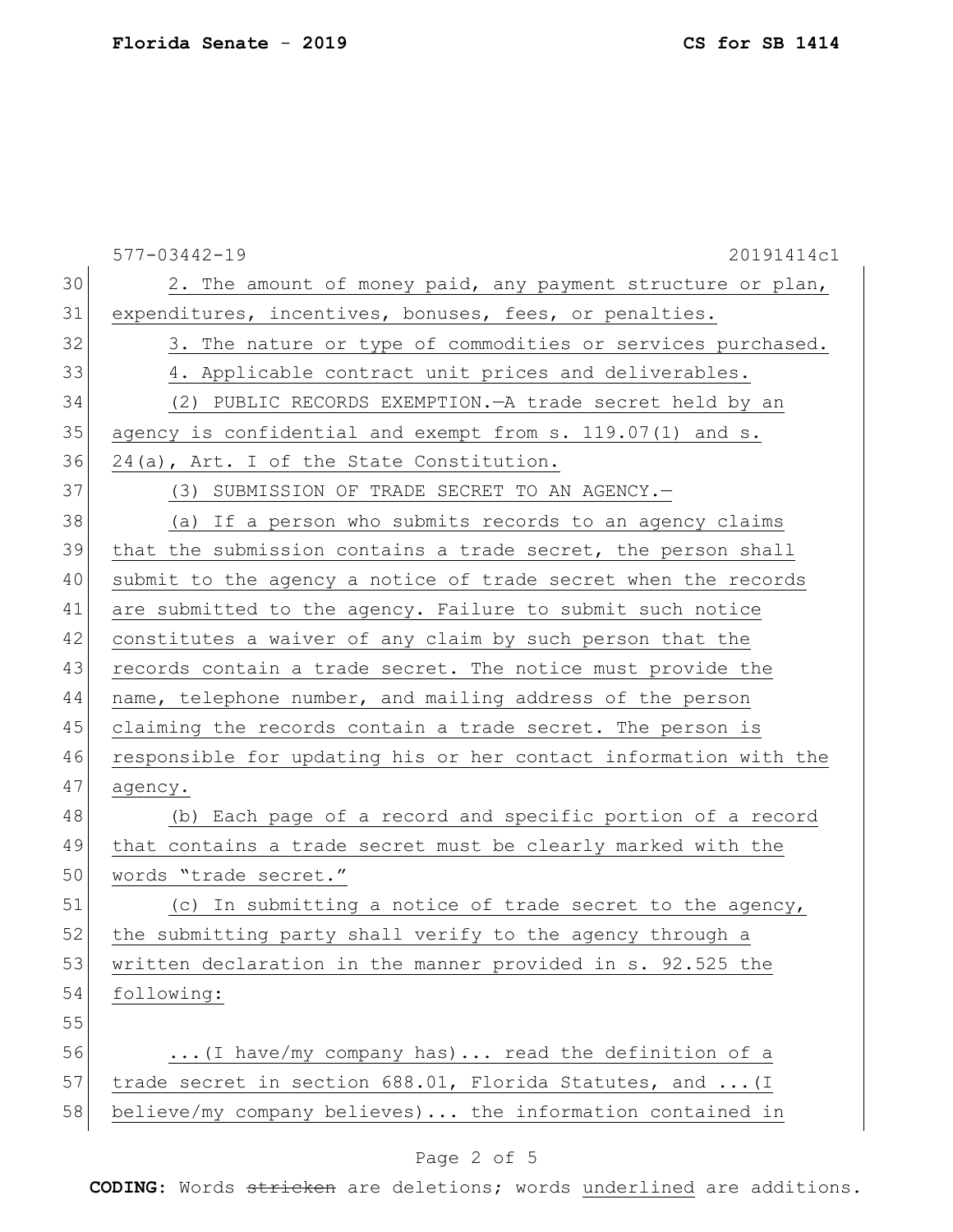|    | $577 - 03442 - 19$<br>20191414c1                                 |
|----|------------------------------------------------------------------|
| 59 | this record is a trade secret as defined in section 688.01,      |
| 60 | Florida Statutes.                                                |
| 61 | (I have/my company has) taken measures to prevent the            |
| 62 | disclosure of the record or specific portion of a record claimed |
| 63 | to be a trade secret to anyone other than those who have been    |
| 64 | selected to have access for limited purposes, and  (I            |
| 65 | intend/my company intends) to continue to take such measures.    |
| 66 | The record or specific portion of a record claimed to be a       |
| 67 | trade secret is not, and has not been, reasonably obtainable by  |
| 68 | other persons through legitimate means without  (my/our)         |
| 69 | consent.                                                         |
| 70 | The record or specific portion of a record claimed to be a       |
| 71 | trade secret is not publicly available elsewhere.                |
| 72 |                                                                  |
| 73 | (4) AGENCY ACCESS. - An agency may disclose a trade secret,      |
| 74 | together with the notice of trade secret, to an officer or       |
| 75 | employee of another agency or governmental entity whose use of   |
| 76 | the trade secret is within the scope of his or her lawful duties |
| 77 | and responsibilities.                                            |
| 78 | (5) LIABILITY. - An agency employee who, while acting in good    |
| 79 | faith and in the performance of his or her duties, releases a    |
| 80 | record containing a trade secret pursuant to this act is not     |
| 81 | liable, civilly or criminally, for such release.                 |
| 82 | (6) APPLICABILITY. - This section does not apply to research     |
| 83 | institutes created or established in law, divisions of sponsored |
| 84 | research at state universities, or technology transfer centers   |
| 85 | at Florida College System institutions.                          |
| 86 | (7) OPEN GOVERNMENT SUNSET REVIEW. - This section is subject     |
| 87 | to the Open Government Sunset Review Act in accordance with s.   |

# Page 3 of 5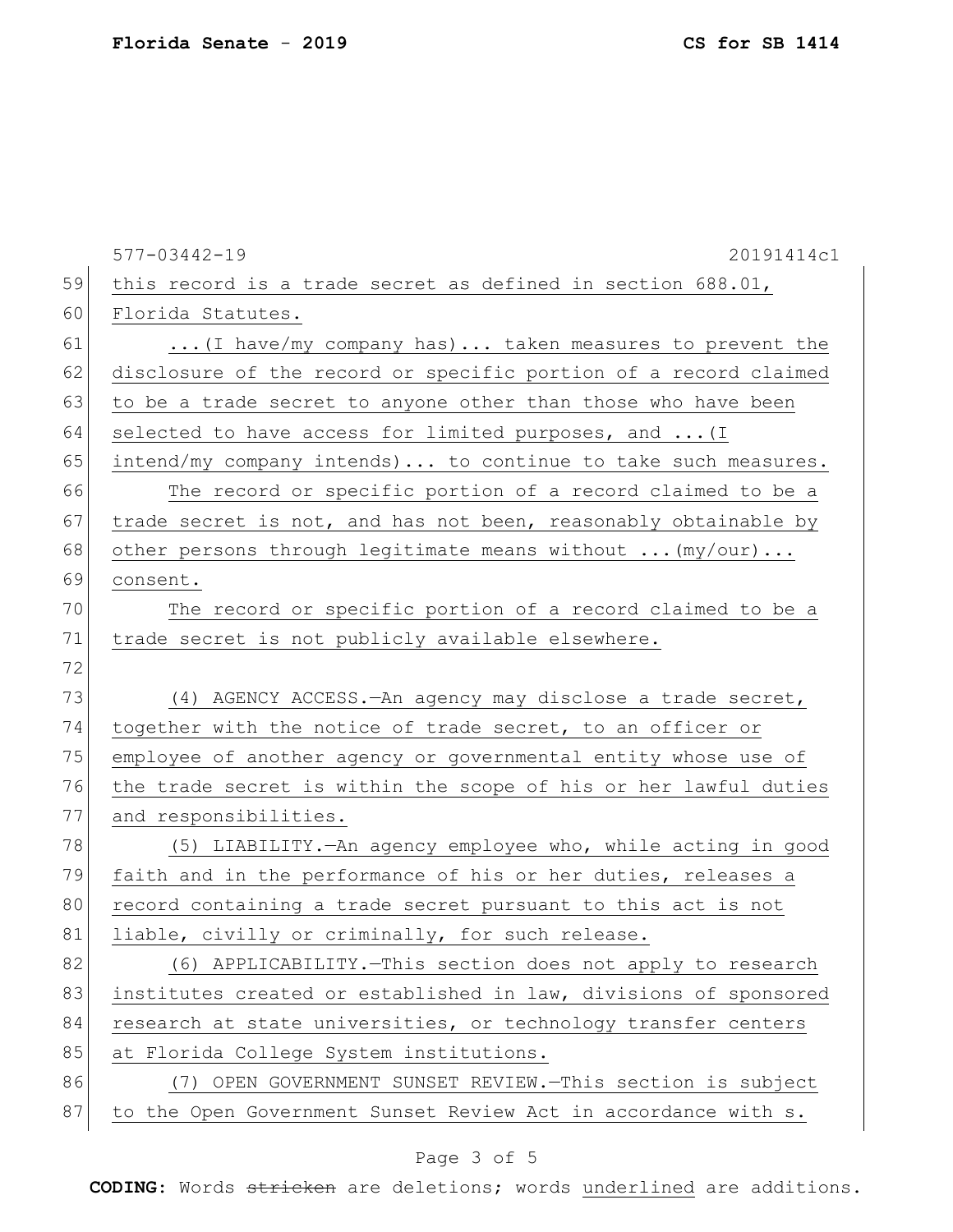577-03442-19 20191414c1 88 119.15 and shall stand repealed on October 2, 2024, unless 89 reviewed and saved from repeal through reenactment by the 90 Legislature. 91 Section 2. Section 688.001, Florida Statutes, is amended to 92 read: 93 688.001 Short title.-Sections 688.001-688.01 Sections 94 688.001-688.009 may be cited as the "Uniform Trade Secrets Act." 95 Section 3. Section 688.006, Florida Statutes, is amended to 96 read: 97 688.006 Preservation of secrecy. - In an action under ss. 98 688.001-688.01 <del>ss. 688.001-688.009</del>, a court shall preserve the 99 secrecy of an alleged trade secret by reasonable means, which 100 may include granting protective orders in connection with 101 discovery proceedings, holding in camera hearings, sealing the 102 records of the action, and ordering any person involved in the 103 litigation not to disclose an alleged trade secret without prior 104 court approval. 105 Section 4. The Legislature finds that it is a public 106 necessity that trade secrets held by an agency be made 107 confidential and exempt from s. 119.07(1), Florida Statutes, and 108 s. 24(a), Article I of the State Constitution. The Legislature 109 recognizes that an agency may create trade secret information in 110 furtherance of the agency's duties and responsibilities and that 111 disclosure of such information would be detrimental to the 112 effective and efficient operation of the agency. If such trade 113 secret information were made available to the public, the agency 114 could suffer great economic harm. In addition, the Legislature 115 recognizes that in many instances, individuals and businesses 116 provide trade secret information for regulatory or other

#### Page 4 of 5